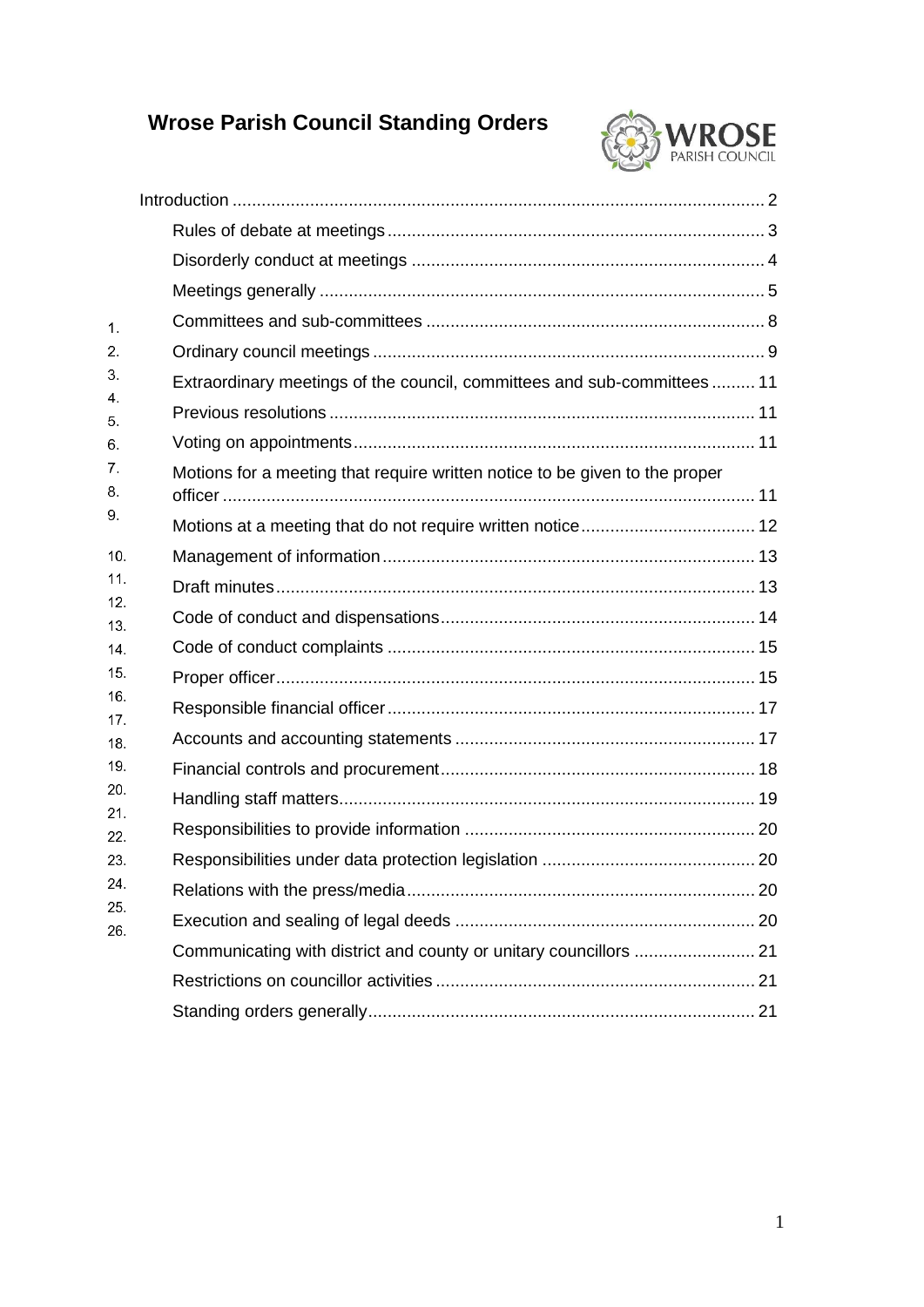## <span id="page-1-0"></span>**Introduction**

These standing orders are based on the model standing orders provided by the National Association of Local Council (NALC) and are periodically reviewed by the council in line with best practice.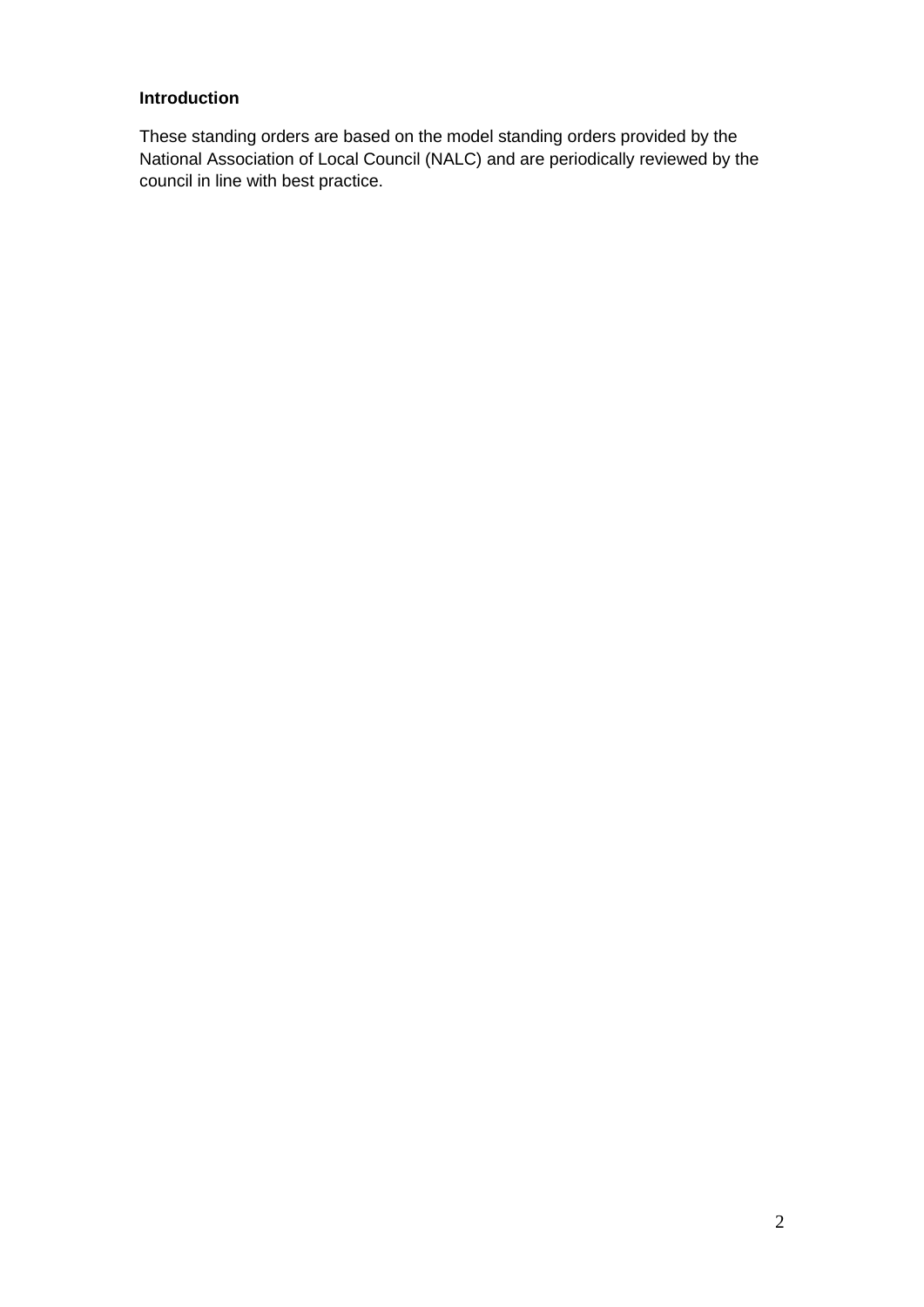#### **Rules of debate at meetings**

 $\overline{1}$ .

- <span id="page-2-0"></span>a Motions on the agenda shall be considered in the order that they appear unless the order is changed at the discretion of the chair of the meeting.
- b A motion (including an amendment) shall not be progressed unless it has been moved and seconded.
- c A motion on the agenda that is not moved by its proposer may be treated by the chair of the meeting as withdrawn.
- d If a motion (including an amendment) has been seconded, it may be withdrawn by the proposer only with the consent of the seconder and the meeting.
- e An amendment is a proposal to remove or add words to a motion. It shall not negate the motion.
- f If an amendment to the original motion is carried, the original motion (as amended) becomes the substantive motion upon which further amendment(s) may be moved.
- g An amendment shall not be considered unless early verbal notice of it is given at the meeting and, if requested by the chair of the meeting, is expressed in writing to the chair.
- h A councillor may move an amendment to his own motion if agreed by the meeting. If a motion has already been seconded, the amendment shall be with the consent of the seconder and the meeting.
- i If there is more than one amendment to an original or substantive motion, the amendments shall be moved in the order directed by the chair of the meeting.
- j Subject to standing order 1(k), only one amendment shall be moved and debated at a time, the order of which shall be directed by the chair of the meeting.
- k One or more amendments may be discussed together if the chair of the meeting considers this expedient but each amendment shall be voted upon separately.
- l A councillor may not move more than one amendment to an original or substantive motion.
- m The mover of an amendment has no right of reply at the end of debate on it.
- n Where a series of amendments to an original motion are carried, the mover of the original motion shall have a right of reply either at the end of debate on the first amendment or at the very end of debate on the final substantive motion immediately before it is put to the vote.
- o Unless permitted by the chair of the meeting, a councillor may speak once in the debate on a motion except:
	- i. to speak on an amendment moved by another councillor;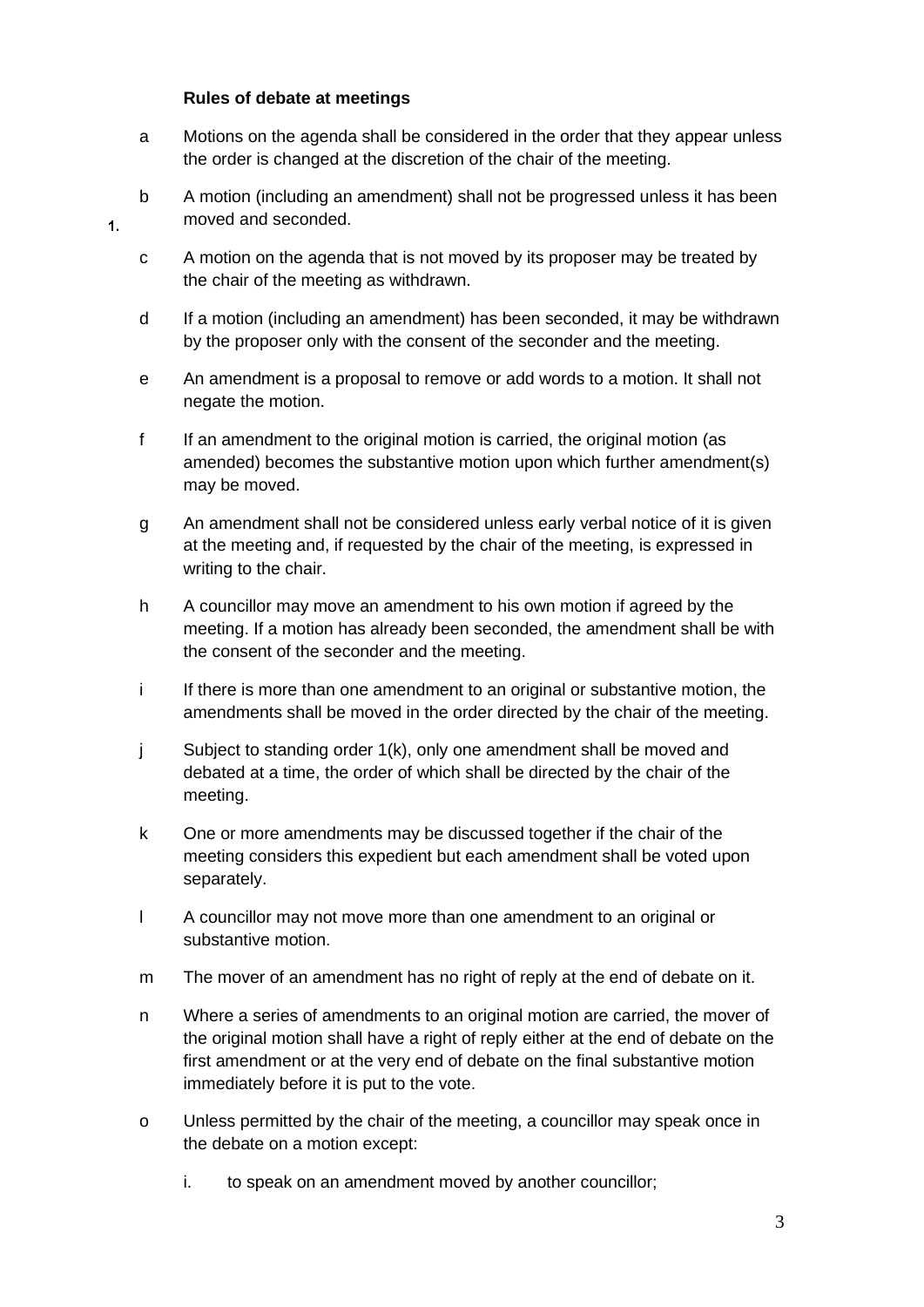- ii. to move or speak on another amendment if the motion has been amended since he last spoke;
- iii. to make a point of order;
- iv. to give a personal explanation; or
- v. to exercise a right of reply.
- p During the debate on a motion, a councillor may interrupt only on a point of order or a personal explanation and the councillor who was interrupted shall stop speaking. A councillor raising a point of order shall identify the standing order which he considers has been breached or specify the other irregularity in the proceedings of the meeting he is concerned by.
- q A point of order shall be decided by the chair of the meeting and his decision shall be final.
- r When a motion is under debate, no other motion shall be moved except:
	- i. to amend the motion;
	- ii. to proceed to the next business;
	- iii. to adjourn the debate;
	- iv. to put the motion to a vote;
	- v. to ask a person to be no longer heard or to leave the meeting;
	- vi. to refer a motion to a committee or sub-committee for consideration;
	- vii. to exclude the public and press;
	- viii. to adjourn the meeting; or
	- ix. to suspend particular standing order(s) excepting those which reflect mandatory statutory or legal requirements.
- s Before an original or substantive motion is put to the vote, the chair of the meeting shall be satisfied that the motion has been sufficiently debated and that the mover of the motion under debate has exercised or waived his right of reply.
- t Excluding motions moved under standing order 1(r), the contributions or  $2.$ speeches by a councillor shall relate only to the motion under discussion and shall not exceed five minutes without the consent of the chair of the meeting.

#### **Disorderly conduct at meetings**

<span id="page-3-0"></span>a No person shall obstruct the transaction of business at a meeting or behave offensively or improperly. If this standing order is ignored, the chair of the meeting shall request such person(s) to moderate or improve their conduct.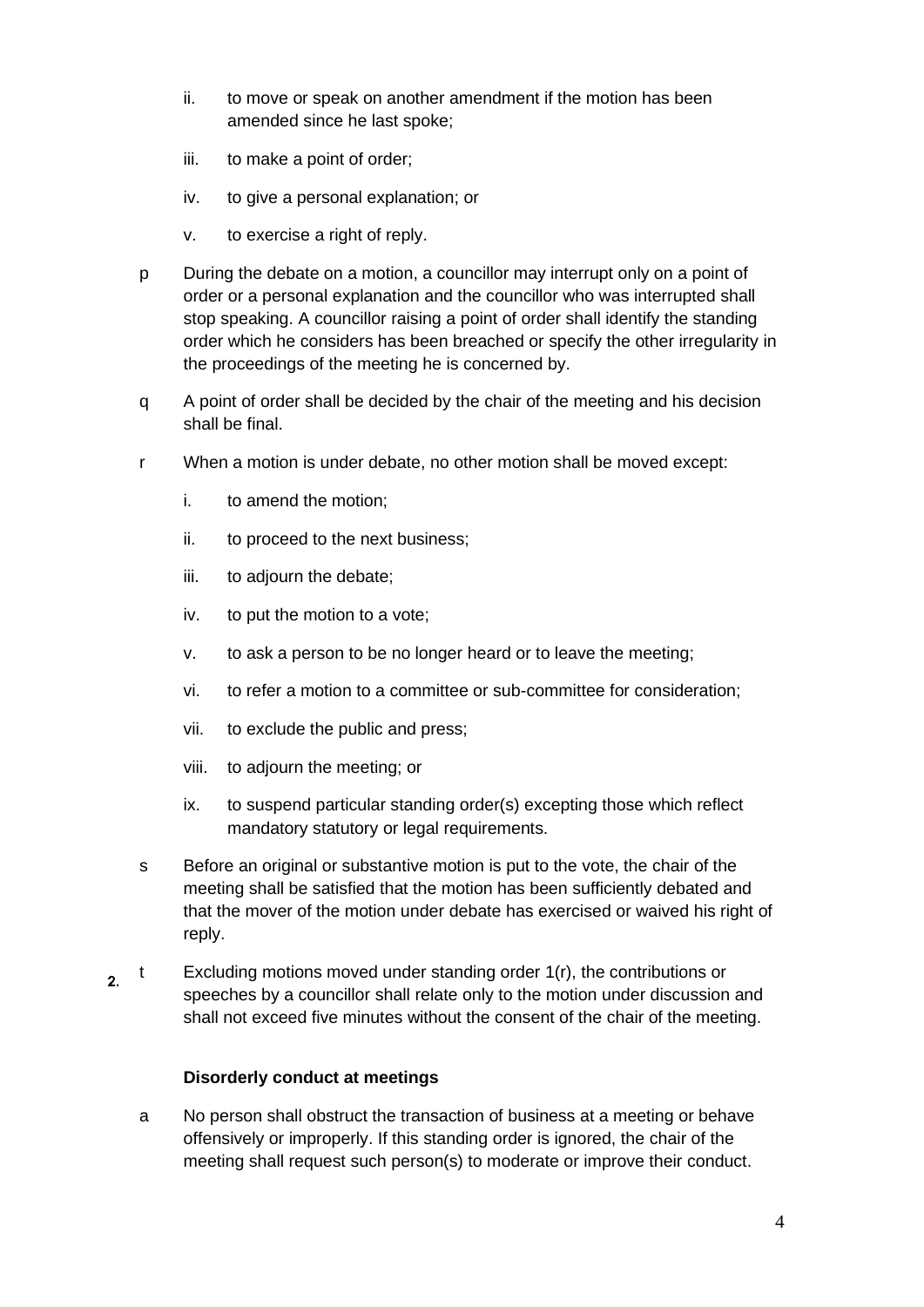- b If person(s) disregard the request of the chair of the meeting to moderate or improve their conduct, any councillor or the chair of the meeting may move that the person be no longer heard or be excluded from the meeting. The motion, if seconded, shall be put to the vote without discussion.
- c If a resolution made under standing order 2(b) is ignored, the chair of the meeting may take further reasonable steps to restore order or to progress the meeting. This may include temporarily suspending or closing the meeting.

#### <span id="page-4-0"></span>**Meetings generally**

 $3.$ 

Full Council meetings Committee meetings Sub-committee meetings

- a **Meetings shall not take place in premises which at the time of the meeting are used for the supply of alcohol, unless no other premises are available free of charge or at a reasonable cost.**
- b **The minimum three clear days for notice of a meeting does not include the day on which notice was issued, the day of the meeting, a Sunday, a day of the Christmas break, a day of the Easter break or of a bank holiday or a day appointed for public thanksgiving or mourning.**
- c **The minimum three clear days' public notice for a meeting does not include the day on which the notice was issued or the day of the meeting unless the meeting is convened at shorter notice**.
- ● d **Meetings shall be open to the public unless their presence is prejudicial to the public interest by reason of the confidential nature of the business to be transacted or for other special reasons. The public's exclusion from part or all of a meeting shall be by a resolution which shall give reasons for the public's exclusion.**
	- e Members of the public may make representations, answer questions and give evidence at a meeting which they are entitled to attend in respect of the business on the agenda.
	- f The period of time designated for public participation at a meeting in accordance with standing order 3(e) shall not exceed 15 minutes unless directed by the chair of the meeting.
	- g Subject to standing order 3(f), a member of the public shall not speak for more than five minutes.
	- h In accordance with standing order 3(e), a question shall not require a response at the meeting nor start a debate on the question. The chair of the meeting may direct that a written or oral response be given.
	- i A person shall raise their hand when requesting to speak and stand when speaking (except when a person has a disability or is likely to suffer discomfort). The chair of the meeting may at any time permit a person to be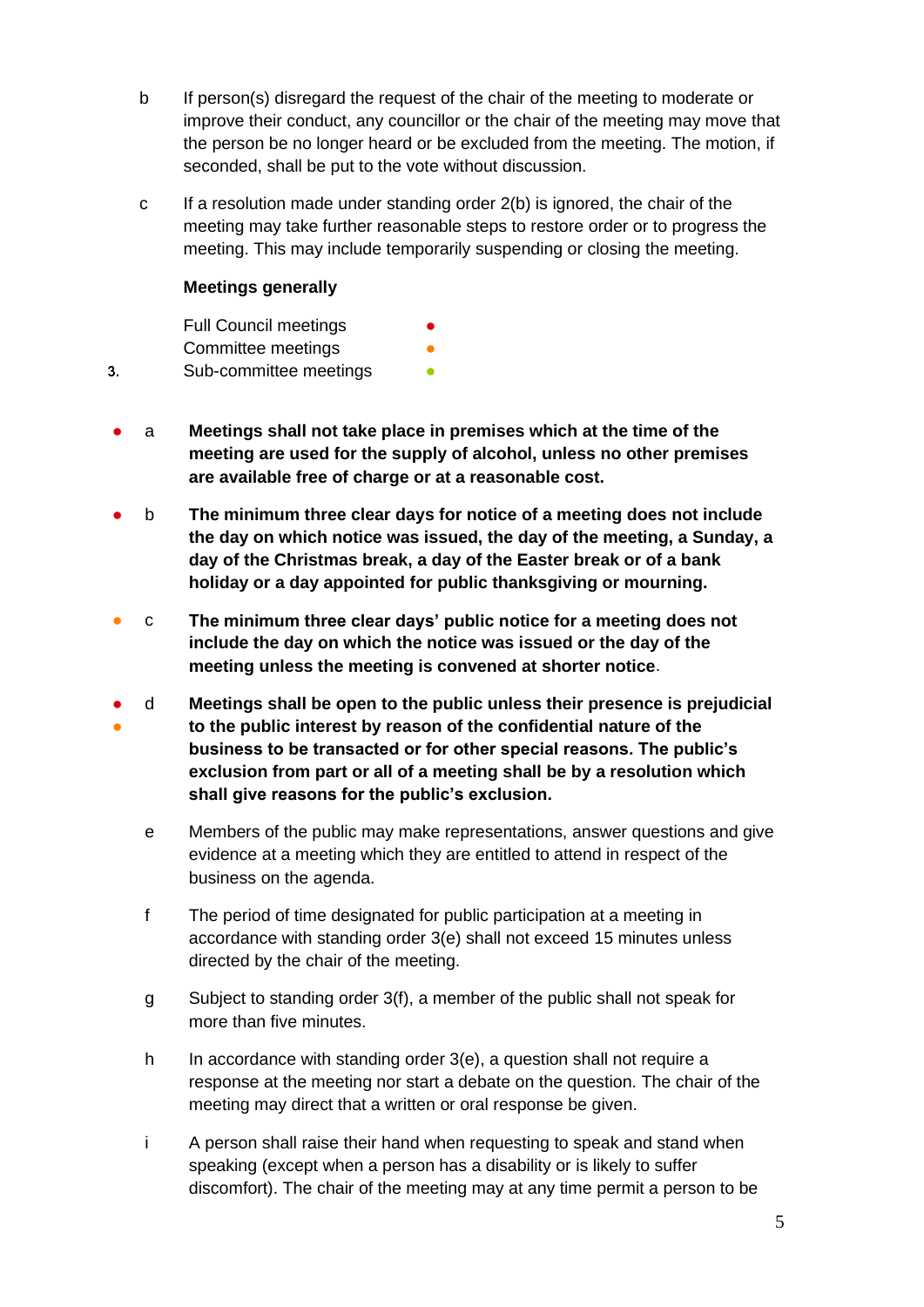seated when speaking.

- j A person who speaks at a meeting shall direct his comments to the chair of the meeting.
- k Only one person is permitted to speak at a time. If more than one person wants to speak, the chair of the meeting shall direct the order of speaking.
- ● l **Subject to standing order 3(m), a person who attends a meeting is permitted to report on the meeting whilst the meeting is open to the public. To "report" means to film, photograph, make an audio recording of meeting proceedings, use any other means for enabling persons not present to see or hear the meeting as it takes place or later or to report or to provide oral or written commentary about the meeting so that the report or commentary is available as the meeting takes place or later to persons not present.**
- ● m **A person present at a meeting may not provide an oral report or oral commentary about a meeting as it takes place without permission.**
- ● n **The press shall be provided with reasonable facilities for the taking of their report of all or part of a meeting at which they are entitled to be present.**
- o **Subject to standing orders which indicate otherwise, anything authorised or required to be done by, to or before the Chair of the Council may in his absence be done by, to or before the Vice-Chair of the Council (if there is one).**
- p **The Chair of the Council, if present, shall preside at a meeting. If the Chair is absent from a meeting, the Vice-Chair of the Council (if there is one) if present, shall preside. If both the Chair and the Vice-Chair are absent from a meeting, a councillor as chosen by the councillors present at the meeting shall preside at the meeting.**
- ● ● q **Subject to a meeting being quorate, all questions at a meeting shall be decided by a majority of the councillors and non-councillors with voting rights present and voting.**
- r **The chair of a meeting may give an original vote on any matter put to**
- **the vote, and in the case of an equality of votes may exercise his**
- **casting vote whether or not he gave an original vote.**

*See standing orders 5(h) and (i) for the different rules that apply in the election of the Chair of the Council at the annual meeting of the Council.*

s Unless standing orders provide otherwise, voting on a question shall be **by a show of hands. At the request of a councillor, the voting on any question shall be recorded so as to show whether each councillor present and voting gave his vote for or against that question.** Such a request shall be made before moving on to the next item of business on the agenda.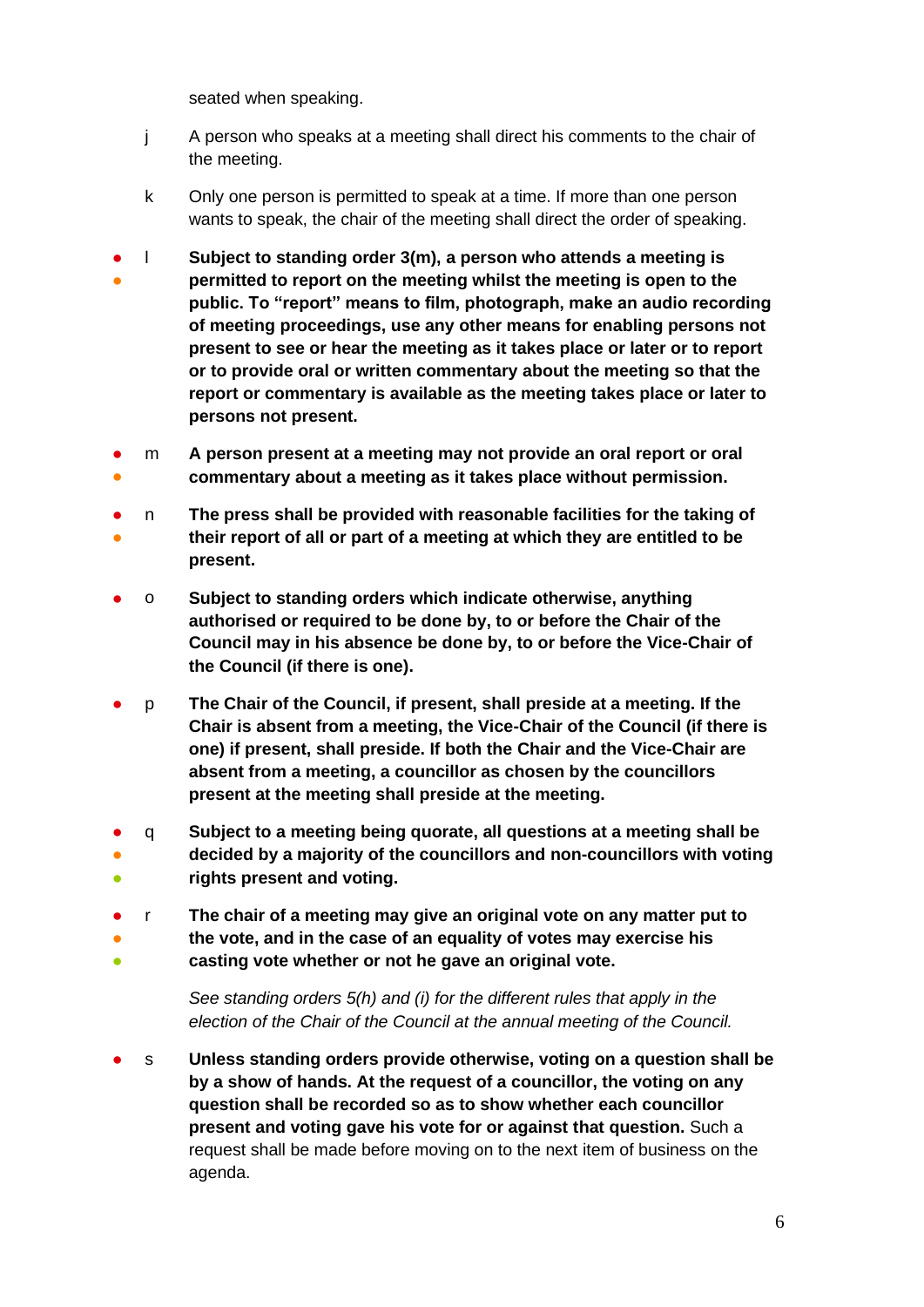- t The minutes of a meeting shall include an accurate record of the following:
	- i. the time and place of the meeting;
	- ii. the names of councillors who are present and the names of councillors who are absent;
	- iii. interests that have been declared by councillors and non-councillors with voting rights;
	- iv. the grant of dispensations (if any) to councillors and non-councillors with voting rights;
	- v. whether a councillor or non-councillor with voting rights left the meeting when matters that they held interests in were being considered;
	- vi. if there was a public participation session; and
	- vii. the resolutions made.
- u **A councillor or a non-councillor with voting rights who has a**
- ● **disclosable pecuniary interest or another interest as set out in the Council's code of conduct in a matter being considered at a meeting is subject to statutory limitations or restrictions under the code on his right to participate and vote on that matter.**
- v **No business may be transacted at a meeting unless at least one-third of the whole number of members of the Council are present and in no case shall the quorum of a meeting be less than three.**

*See standing order 4d(viii) for the quorum of a committee or sub-committee meeting.*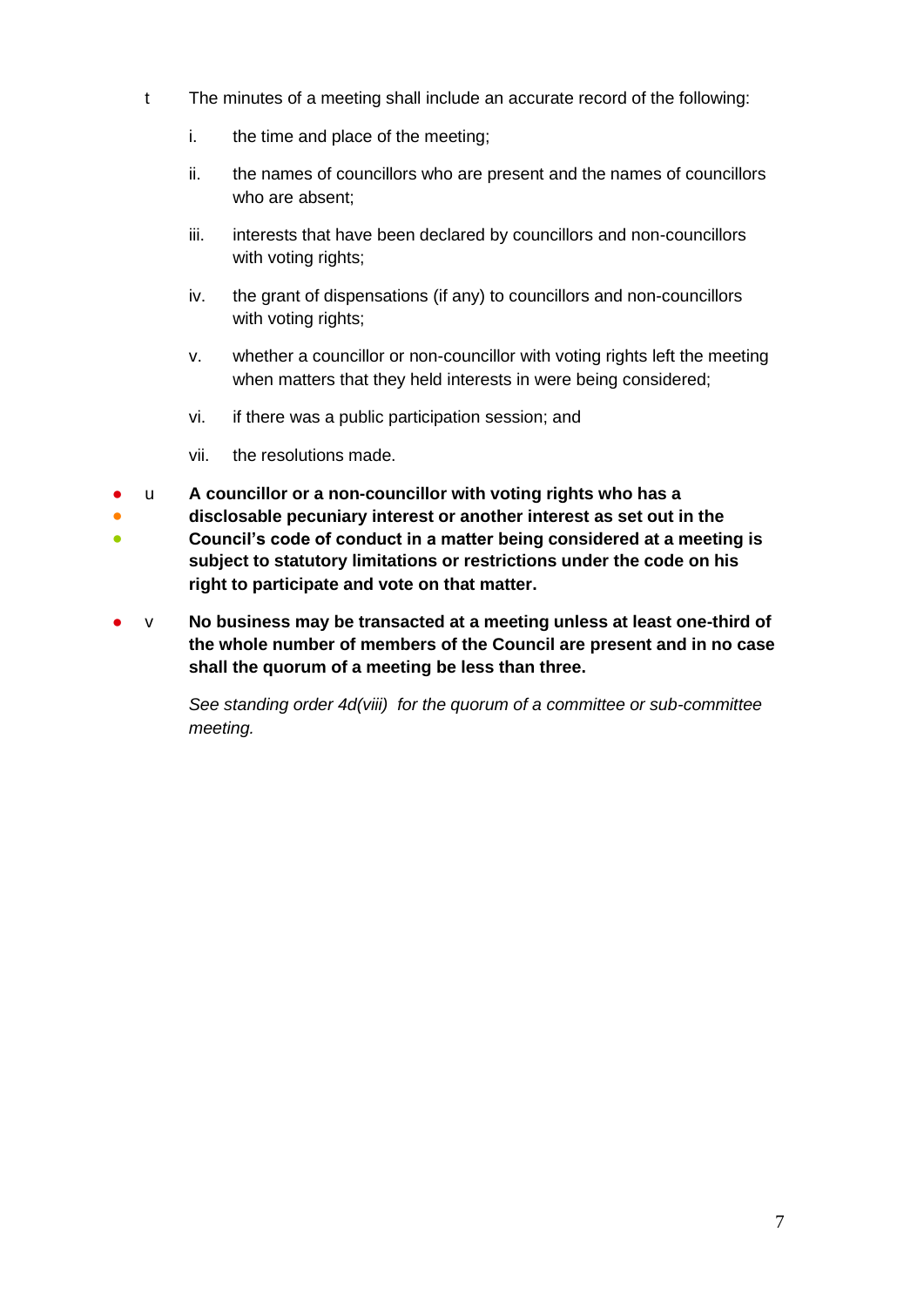- w **If a meeting is or becomes inquorate no business shall be transacted**
- ● and the meeting shall be closed. The business on the agenda for the meeting shall be adjourned to another meeting.
	- x A meeting shall not exceed a period of two hours.

#### **Committees and sub-committees**

 $\overline{\mathbf{4}}$ .

- <span id="page-7-0"></span>a **Unless the Council determines otherwise, a committee may appoint a sub-committee whose terms of reference and members shall be determined by the committee.**
- b **The members of a committee may include non-councillors unless it is a committee which regulates and controls the finances of the Council.**
	- c **Unless the Council determines otherwise, all the members of an advisory committee and a sub-committee of the advisory committee may be noncouncillors.**
	- d The Council may appoint standing committees or other committees as may be necessary, and:
		- i. shall determine their terms of reference;
		- ii. shall determine the number and time of the ordinary meetings of a standing committee up until the date of the next annual meeting of the Council;
		- iii. shall permit a committee, other than in respect of the ordinary meetings of a committee, to determine the number and time of its meetings;
		- iv. shall, subject to standing orders 4(b) and (c), appoint and determine the terms of office of members of such a committee;
		- v. may, subject to standing orders 4(b) and (c), appoint and determine the terms of office of the substitute members to a committee whose role is to replace the ordinary members at a meeting of a committee if the ordinary members of the committee confirm to the Proper Officer two days before the meeting that they are unable to attend;
		- vi. shall, after it has appointed the members of a standing committee, appoint the chair of the standing committee;
		- vii. shall permit a committee other than a standing committee, to appoint its own chair at the first meeting of the committee;
		- viii. shall determine the place, notice requirements and quorum for a meeting of a committee and a sub-committee which, in both cases, shall be no less than three;
		- ix. shall determine if the public may participate at a meeting of a committee;
		- x. shall determine if the public and press are permitted to attend the meetings of a sub-committee and also the advance public notice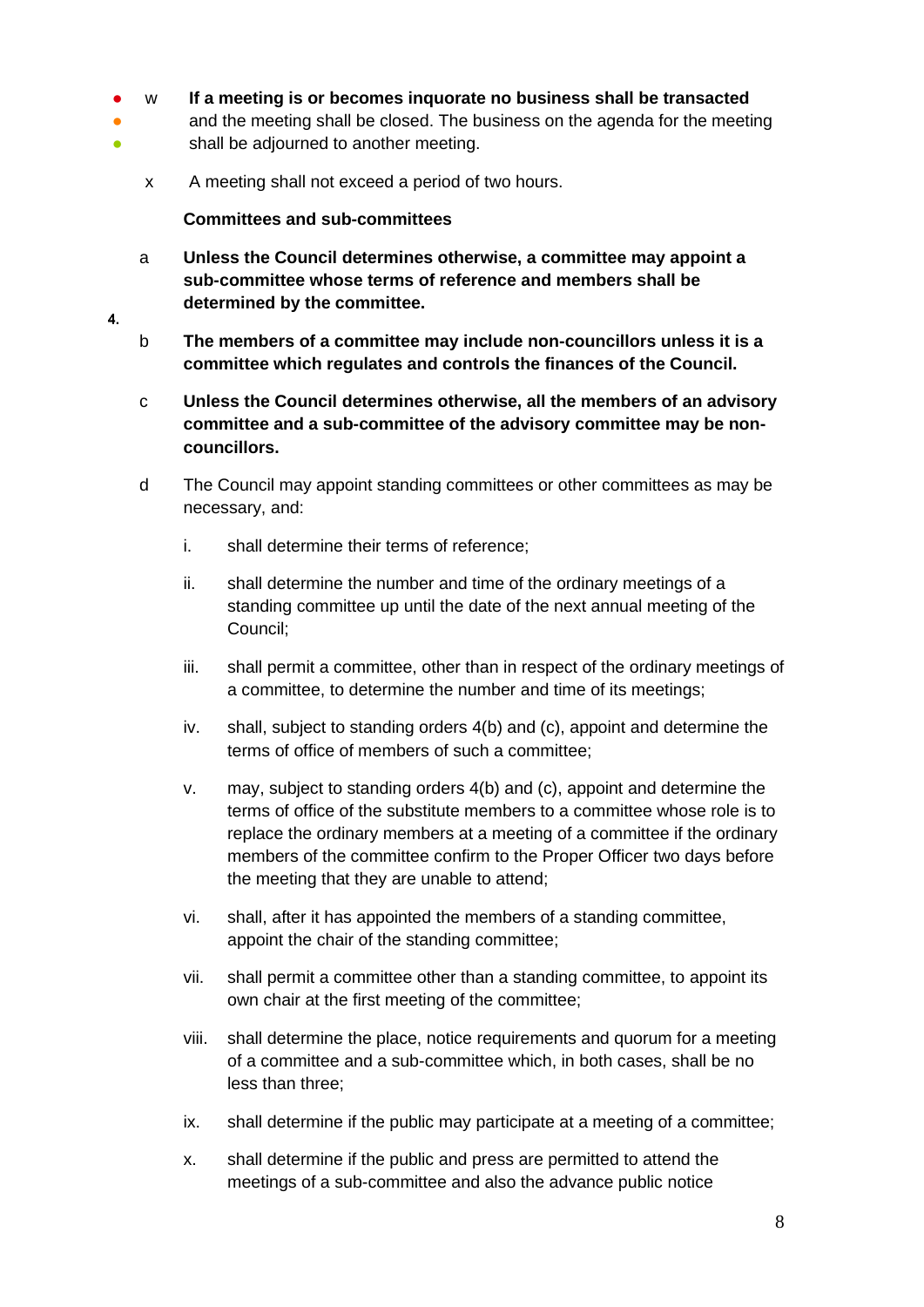requirements, if any, required for the meetings of a sub-committee;

- xi. shall determine if the public may participate at a meeting of a subcommittee that they are permitted to attend; and
- xii. may dissolve a committee or a sub-committee.

#### **Ordinary council meetings**

- <span id="page-8-0"></span>a **In an election year, the annual meeting of the Council shall be held on or within 14 days following the day on which the councillors elected take office.**
- 5.
- b **In a year which is not an election year, the annual meeting of the Council shall be held on such day in May as the Council decides.**
- c **If no other time is fixed, the annual meeting of the Council shall take place at 6pm.**
- d **In addition to the annual meeting of the Council, at least three other ordinary meetings shall be held in each year on such dates and times as the Council decides.**
- e **The first business conducted at the annual meeting of the Council shall be the election of the Chair and Vice-Chair (if there is one) of the Council.**
- f **The Chair of the Council, unless he has resigned or becomes disqualified, shall continue in office and preside at the annual meeting until his successor is elected at the next annual meeting of the Council.**
- g **The Vice-Chair of the Council, if there is one, unless he resigns or becomes disqualified, shall hold office until immediately after the election of the Chair of the Council at the next annual meeting of the Council.**
- h **In an election year, if the current Chair of the Council has not been reelected as a member of the Council, he shall preside at the annual meeting until a successor Chair of the Council has been elected. The current Chair of the Council shall not have an original vote in respect of the election of the new Chair of the Council but shall give a casting vote in the case of an equality of votes.**
- i **In an election year, if the current Chair of the Council has been re-elected as a member of the Council, he shall preside at the annual meeting until a new Chair of the Council has been elected. He may exercise an original vote in respect of the election of the new Chair of the Council and shall give a casting vote in the case of an equality of votes.**
- j Following the election of the Chair of the Council and Vice-Chair (if there is one) of the Council at the annual meeting, the business shall include:
	- i. **In an election year, delivery by the Chair of the Council and councillors of their acceptance of office forms unless the Council resolves for this to be done at a later date. In a year which is not an election year, delivery by the Chair of the Council of his acceptance**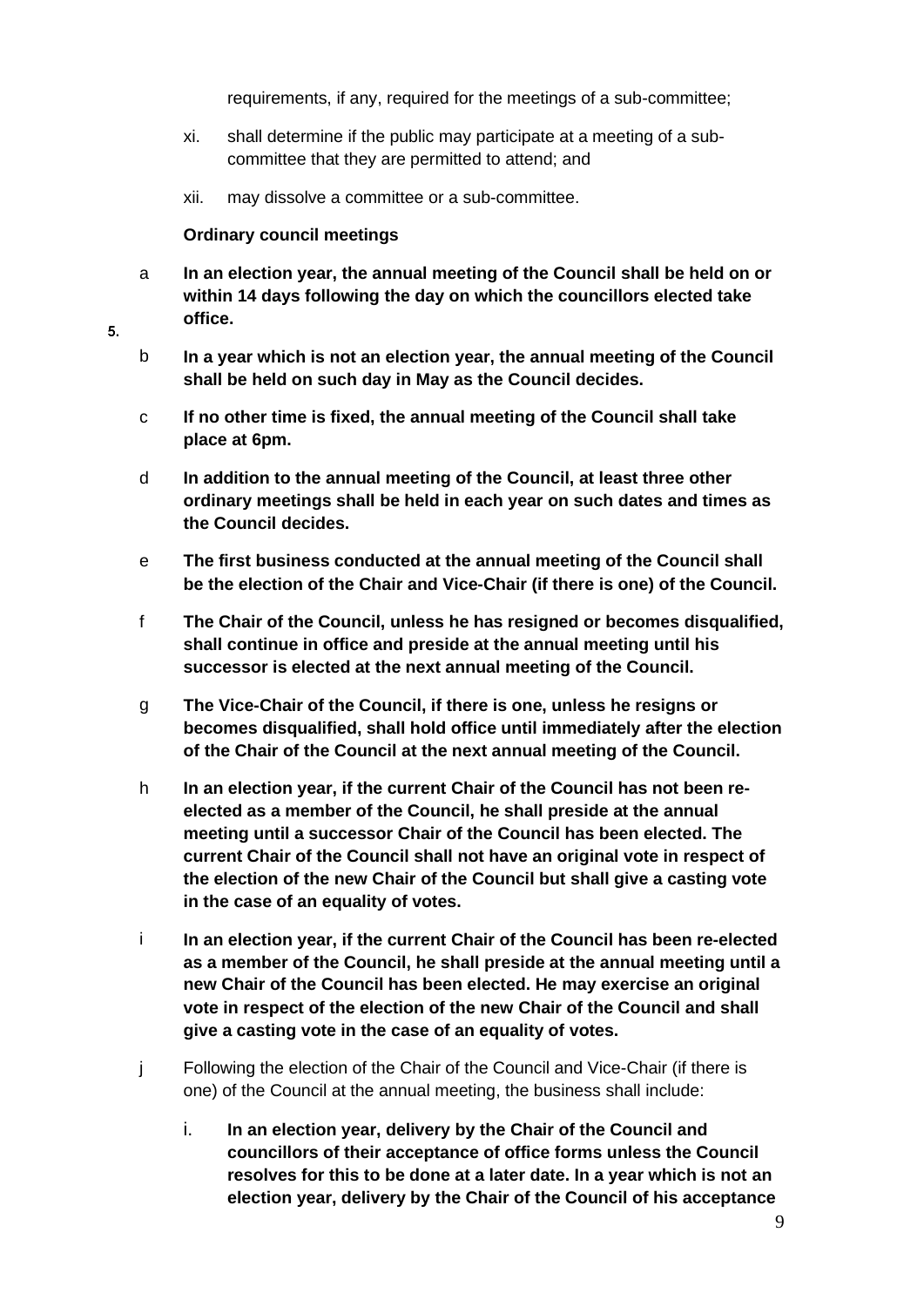#### **of office form unless the Council resolves for this to be done at a later date;**

- ii. Confirmation of the accuracy of the minutes of the last meeting of the Council;
- iii. Receipt of the minutes of the last meeting of a committee;
- iv. Consideration of the recommendations made by a committee;
- v. Review of delegation arrangements to committees, sub-committees, staff and other local authorities;
- vi. Review of the terms of reference for committees;
- vii. Appointment of members to existing committees;
- viii. Appointment of any new committees in accordance with standing order 4;
- ix. Review and adoption of appropriate standing orders and financial regulations;
- x. Review of arrangements (including legal agreements) with other local authorities, not-for-profit bodies and businesses.
- xi. Review of representation on or work with external bodies and arrangements for reporting back;
- xii. In an election year, to make arrangements with a view to the Council becoming eligible to exercise the general power of competence in the future;
- xiii. Review of inventory of land and other assets including buildings and office equipment;
- xiv. Confirmation of arrangements for insurance cover in respect of all insurable risks;
- xv. Review of the Council's and/or staff subscriptions to other bodies;
- xvi. Review of the Council's complaints procedure;
- xvii. Review of the Council's policies, procedures and practices in respect of its obligations under freedom of information and data protection legislation (*see also standing orders 11, 20 and 21*);
- xviii. Review of the Council's policy for dealing with the press/media;
- xix. Review of the Council's employment policies and procedures;
- xx. Review of the Council's expenditure incurred under s.137 of the Local Government Act 1972 or the general power of competence.
- xxi. Determining the time and place of ordinary meetings of the Council up to and including the next annual meeting of the Council.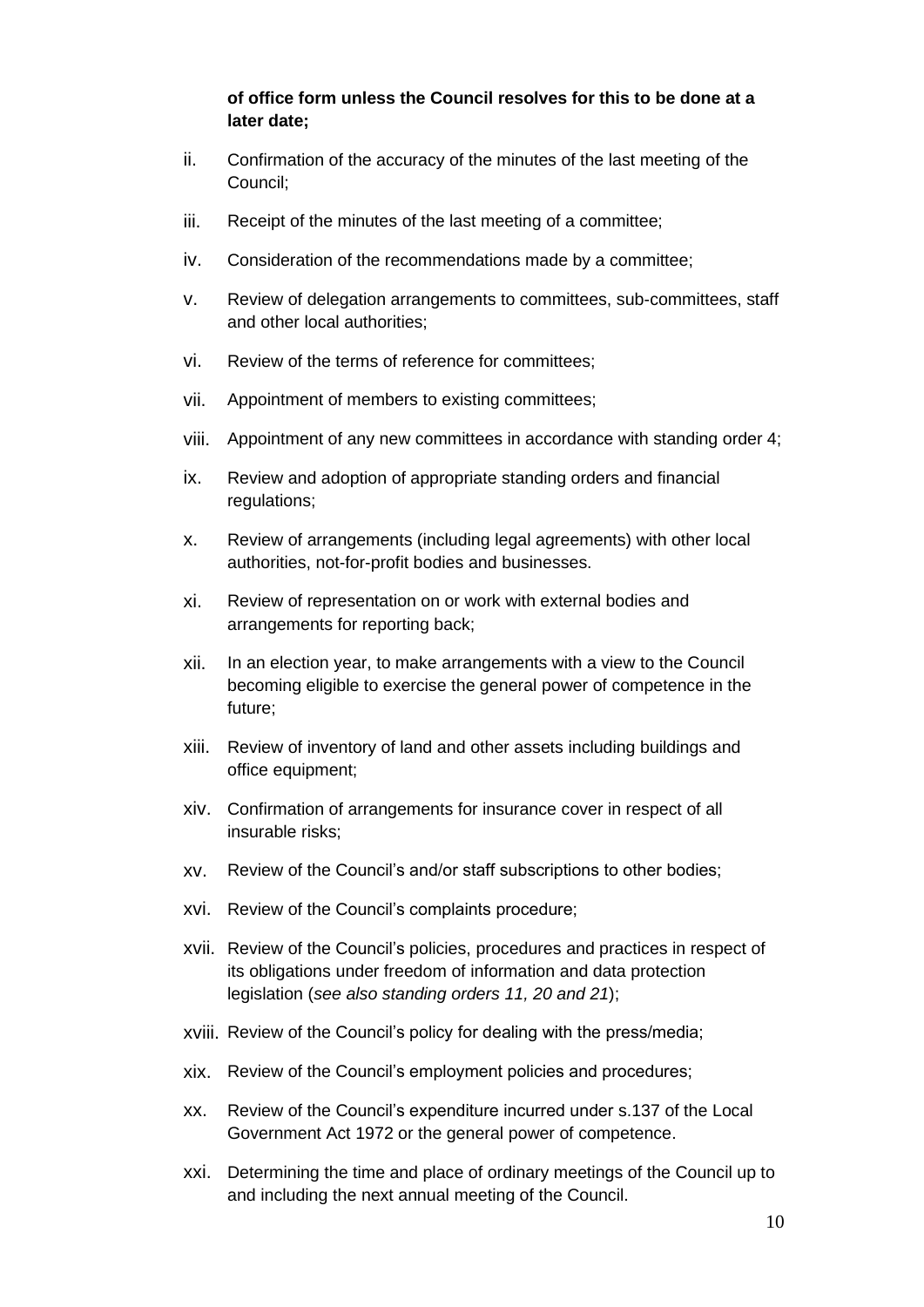**Extraordinary meetings of the council, committees and sub-committees**

- <span id="page-10-0"></span>a **The Chair of the Council may convene an extraordinary meeting of the Council at any time.**
- b **If the Chair of the Council does not call an extraordinary meeting of the Council within seven days of having been requested in writing to do so**  6. **by two councillors, any two councillors may convene an extraordinary meeting of the Council. The public notice giving the time, place and agenda for such a meeting shall be signed by the two councillors.**
	- c The chair of a committee [or a sub-committee] may convene an extraordinary meeting of the committee [or the sub-committee] at any time.
	- d If the chair of a committee [or a sub-committee] does not call an extraordinary meeting within seven days of having been requested to do so by two members of the committee [or the sub-committee], any two members of the committee [or the sub-committee] may convene an extraordinary meeting of the committee [or a sub-committee].

#### **Previous resolutions**

- <span id="page-10-1"></span> $7.$ a A resolution shall not be reversed within six months except either by a special motion, which requires written notice by at least two councillors to be given to the Proper Officer in accordance with standing order 9, or by a motion moved in pursuance of the recommendation of a committee or a sub-committee.
	- b When a motion moved pursuant to standing order 7(a) has been disposed of, no similar motion may be moved for a further six months.

#### <span id="page-10-2"></span>8. **Voting on appointments**

9.

**a** Where more than two persons have been nominated for a position to be filled by the Council and none of those persons has received an absolute majority of votes in their favour, the name of the person having the least number of votes shall be struck off the list and a fresh vote taken. This process shall continue until a majority of votes is given in favour of one person. A tie in votes may be settled by the casting vote exercisable by the chair of the meeting.

#### <span id="page-10-3"></span>**Motions for a meeting that require written notice to be given to the proper officer**

- a A motion shall relate to the responsibilities of the meeting for which it is tabled and in any event shall relate to the performance of the Council's statutory functions, powers and obligations or an issue which specifically affects the Council's area or its residents.
- b No motion may be moved at a meeting unless it is on the agenda and the mover has given written notice of its wording to the Proper Officer at least three clear days before the meeting. Clear days do not include the day of the notice or the day of the meeting.
- c The Proper Officer may, before including a motion on the agenda received in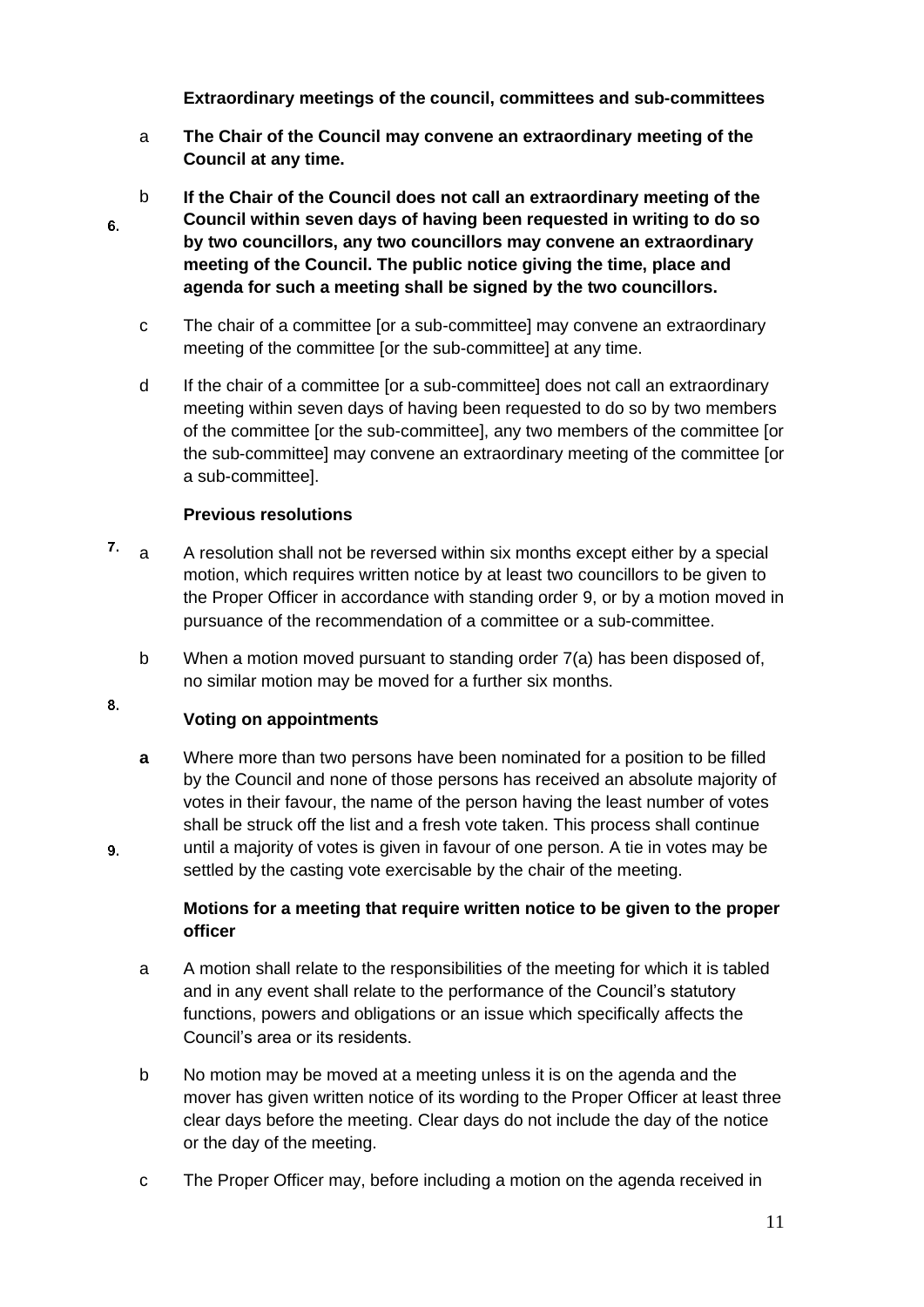accordance with standing order 9(b), correct obvious grammatical or typographical errors in the wording of the motion.

- d If the Proper Officer considers the wording of a motion received in accordance with standing order 9(b) is not clear in meaning, the motion shall be rejected until the mover of the motion resubmits it, so that it can be understood, in writing, to the Proper Officer at least two clear days before the meeting.
- e If the wording or subject of a proposed motion is considered improper, the Proper Officer shall consult with the chair of the forthcoming meeting or, as the case may be, the councillors who have convened the meeting, to consider whether the motion shall be included in the agenda or rejected.
- f The decision of the Proper Officer as to whether or not to include the motion on the agenda shall be final.
- g Motions received shall be recorded and numbered in the order that they are received.
- h Motions rejected shall be recorded with an explanation by the Proper Officer of the reason for rejection.

#### **Motions at a meeting that do not require written notice**

- <span id="page-11-0"></span> $10.$ a The following motions may be moved at a meeting without written notice to the Proper Officer:
	- i. to correct an inaccuracy in the draft minutes of a meeting;
	- ii. to move to a vote;
	- iii. to defer consideration of a motion;
	- iv. to refer a motion to a particular committee or sub-committee;
	- v. to appoint a person to preside at a meeting;
	- vi. to change the order of business on the agenda;
	- vii. to proceed to the next business on the agenda;
	- viii. to require a written report;
	- ix. to appoint a committee or sub-committee and their members;
	- x. to extend the time limits for speaking;
	- xi. to exclude the press and public from a meeting in respect of confidential or other information which is prejudicial to the public interest;
	- xii. to not hear further from a councillor or a member of the public;
	- xiii. to exclude a councillor or member of the public for disorderly conduct;
	- xiv. to temporarily suspend the meeting;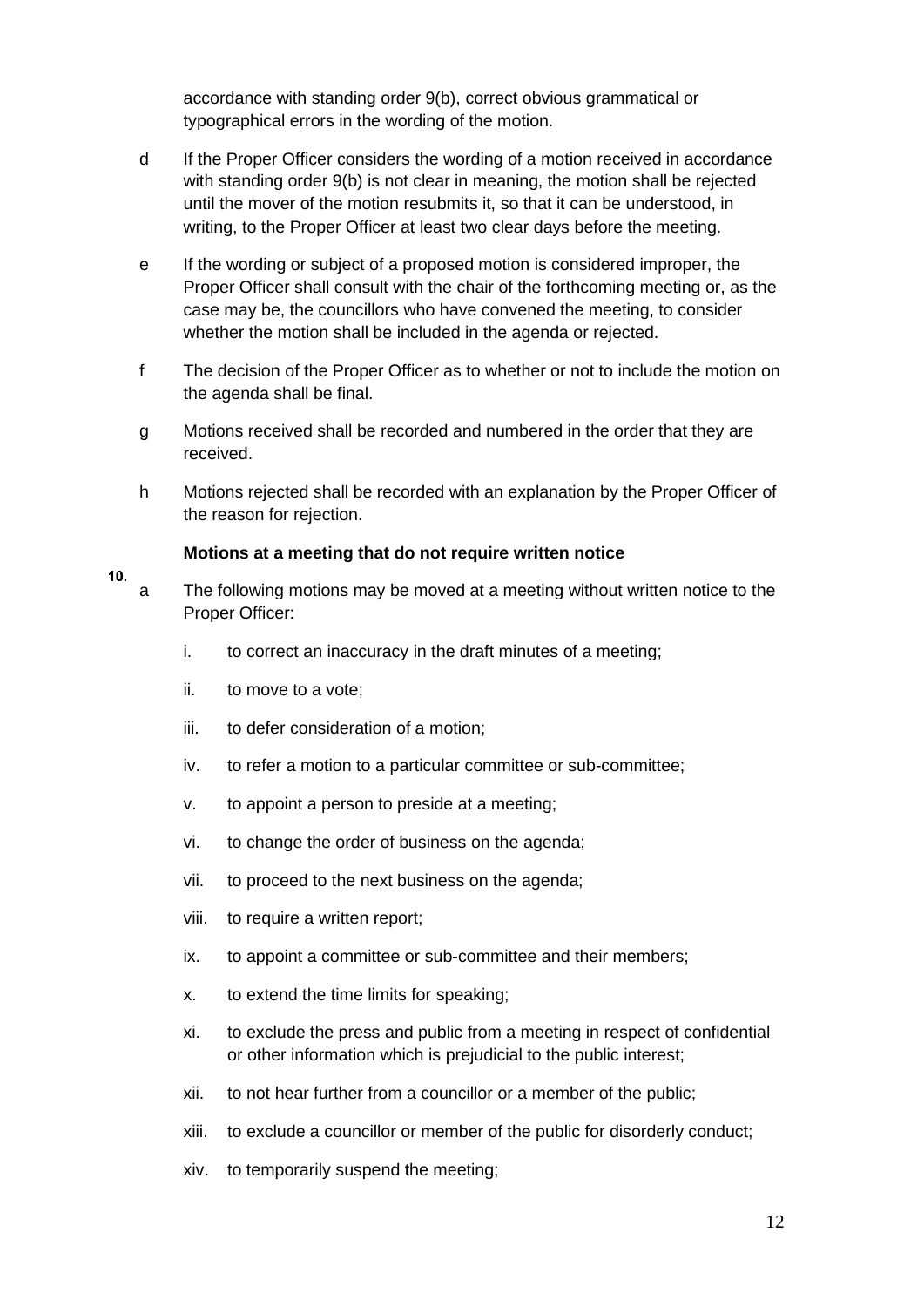- xv. to suspend a particular standing order (unless it reflects mandatory statutory or legal requirements);
- xvi. to adjourn the meeting; or
- xvii. to close the meeting.

#### **Management of information**

<span id="page-12-0"></span>See also standing order 20.

- a **The Council shall have in place and keep under review, technical and**   $11.$ **organisational measures to keep secure information (including personal data) which it holds in paper and electronic form. Such arrangements shall include deciding who has access to personal data and encryption of personal data.**
	- b **The Council shall have in place, and keep under review, policies for the retention and safe destruction of all information (including personal data) which it holds in paper and electronic form. The Council's retention policy shall confirm the period for which information (including personal data) shall be retained or if this is not possible the criteria used to determine that period (e.g. the Limitation Act 1980).**
	- c **The agenda, papers that support the agenda and the minutes of a meeting shall not disclose or otherwise undermine confidential information or personal data without legal justification.**
	- d **Councillors, staff, the Council's contractors and agents shall not disclose confidential information or personal data without legal justification.**

#### **Draft minutes**

<span id="page-12-1"></span> $12.$ 

**Full Council meetings** Committee meetings Sub-committee meetings

- a If the draft minutes of a preceding meeting have been served on councillors with the agenda to attend the meeting at which they are due to be approved for accuracy, they shall be taken as read.
- b There shall be no discussion about the draft minutes of a preceding meeting except in relation to their accuracy. A motion to correct an inaccuracy in the draft minutes shall be moved in accordance with standing order 10(a)(i).
- c The accuracy of draft minutes, including any amendment(s) made to them, shall be confirmed by resolution and shall be signed by the chair of the meeting and stand as an accurate record of the meeting to which the minutes relate.
- d If the chair of the meeting does not consider the minutes to be an accurate record of the meeting to which they relate, he shall sign the minutes and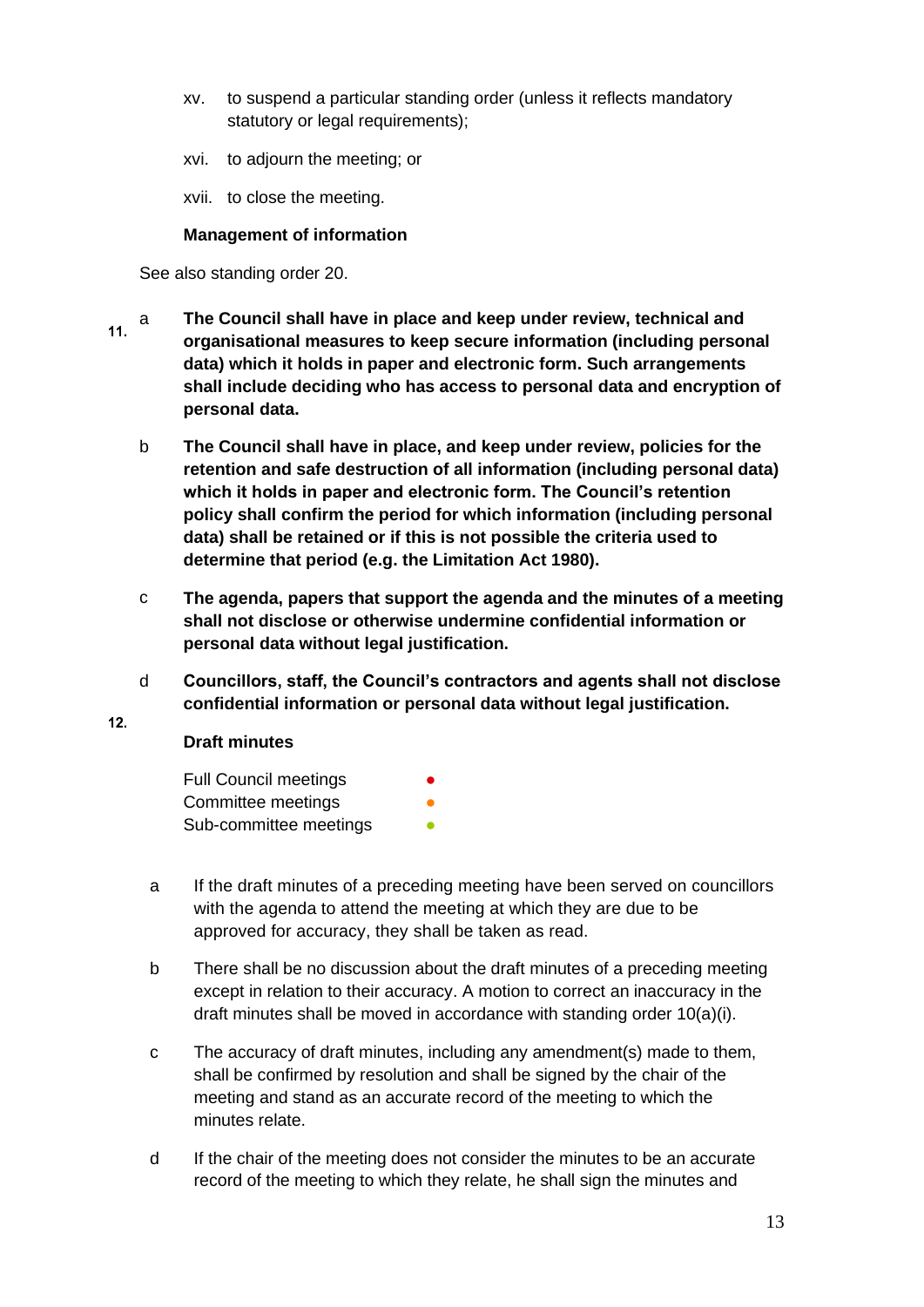include a paragraph in the following terms or to the same effect:

"The chair of this meeting does not believe that the minutes of the meeting of the ( ) held on [date] in respect of ( ) were a correct record but his view was not upheld by the meeting and the minutes are confirmed as an accurate record of the proceedings."

● ● ● e **If the Council's gross annual income or expenditure (whichever is higher) does not exceed £25,000, it shall publish draft minutes on a website which is publicly accessible and free of charge not later than one month after the meeting has taken place.**

f Subject to the publication of draft minutes in accordance with standing order 12(e) and standing order 20(a) and following a resolution which confirms the accuracy of the minutes of a meeting, the draft minutes or recordings of the meeting for which approved minutes exist shall be destroyed.

#### <span id="page-13-0"></span>**Code of conduct and dispensations**

- See also standing order 3(u).  $13<sup>7</sup>$ 
	- a All councillors and non-councillors with voting rights shall observe the code of conduct adopted by the Council.
	- b Unless he has been granted a dispensation, a councillor or non-councillor with voting rights shall withdraw from a meeting when it is considering a matter in which he has a disclosable pecuniary interest. He may return to the meeting after it has considered the matter in which he had the interest.
	- c Unless he has been granted a dispensation, a councillor or non-councillor with voting rights shall withdraw from a meeting when it is considering a matter in which he has another interest if so required by the Council's code of conduct. He may return to the meeting after it has considered the matter in which he had the interest.
	- d **Dispensation requests shall be in writing and submitted to the Proper Officer** as soon as possible before the meeting, or failing that, at the start of the meeting for which the dispensation is required.
	- e A decision as to whether to grant a dispensation shall be made by a meeting of the Council, or committee or sub-committee for which the dispensation is required and that decision is final.
	- f A dispensation request shall confirm:
		- i. the description and the nature of the disclosable pecuniary interest or other interest to which the request for the dispensation relates;
		- ii. whether the dispensation is required to participate at a meeting in a discussion only or a discussion and a vote;
		- iii. the date of the meeting or the period (not exceeding four years) for which the dispensation is sought; and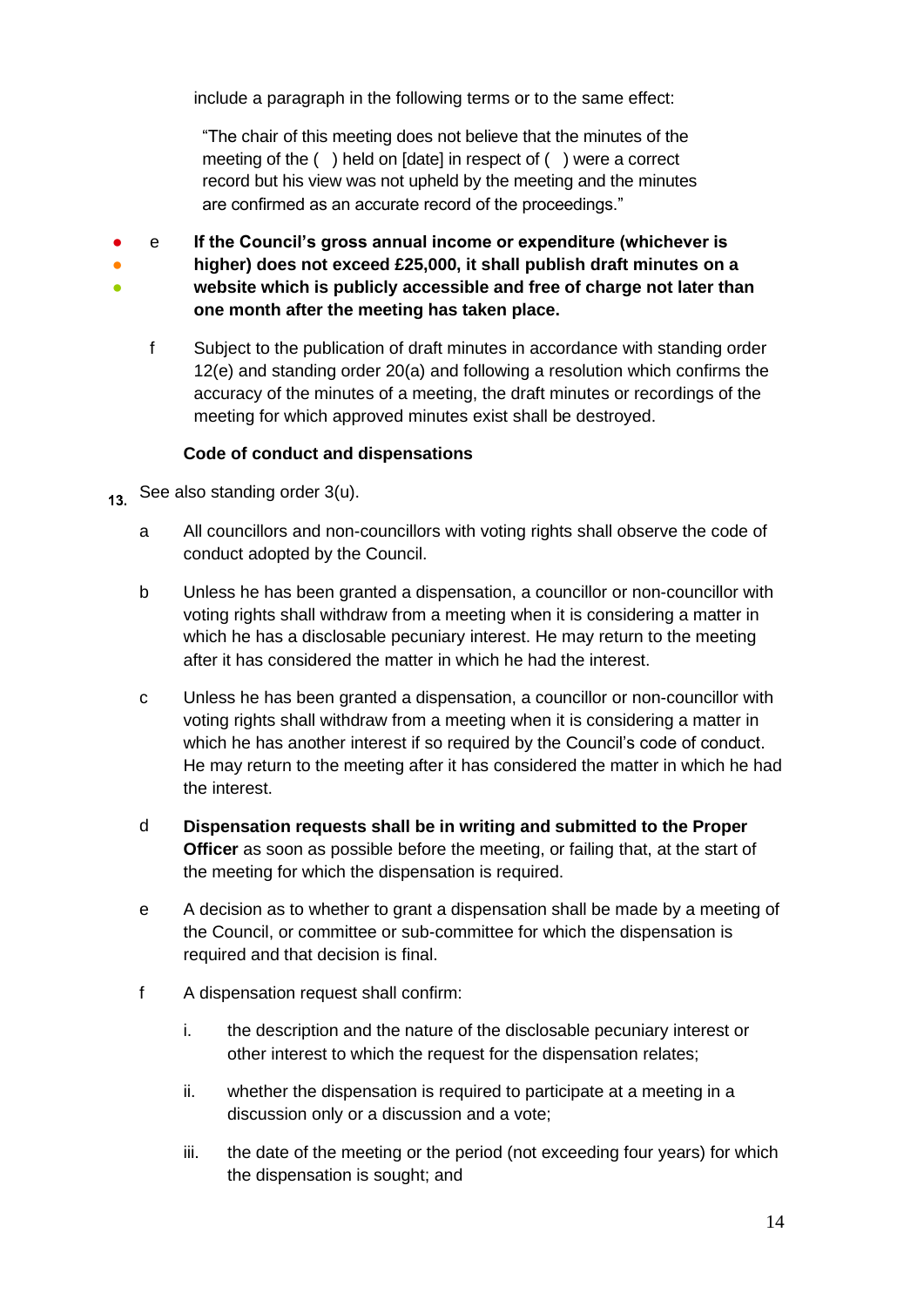- iv. an explanation as to why the dispensation is sought.
- g Subject to standing orders 13(d) and (f), a dispensation request shall be considered at the beginning of the meeting of the Council, or committee or subcommittee for which the dispensation is required.
- **h A dispensation may be granted in accordance with standing order 13(e) if having regard to all relevant circumstances any of the following apply:**
	- **i. without the dispensation the number of persons prohibited from participating in the particular business would be so great a proportion of the meeting transacting the business as to impede the transaction of the business;**
	- **ii. granting the dispensation is in the interests of persons living in the Council's area; or**
	- **iii. it is otherwise appropriate to grant a dispensation.**

#### **Code of conduct complaints**

- <span id="page-14-0"></span>14. a Upon notification by the District or Unitary Council that it is dealing with a complaint that a councillor or non-councillor with voting rights has breached the Council's code of conduct, the Proper Officer shall, subject to standing order 11, report this to the Council.
	- b Where the notification in standing order 14(a) relates to a complaint made by the Proper Officer, the Proper Officer shall notify the Chair of Council of this fact, and the Chair shall nominate another staff member to assume the duties of the Proper Officer in relation to the complaint until it has been determined and the Council has agreed what action, if any, to take in accordance with standing order 14(d).
	- c The Council may:
		- i. provide information or evidence where such disclosure is necessary to investigate the complaint or is a legal requirement;
		- ii. seek information relevant to the complaint from the person or body with statutory responsibility for investigation of the matter;
- d **Upon notification by the District or Unitary Council that a councillor or**   $15.$ **non-councillor with voting rights has breached the Council's code of conduct, the Council shall consider what, if any, action to take against him. Such action excludes disqualification or suspension from office.**

#### **Proper officer**

- <span id="page-14-1"></span>a The Proper Officer shall be either (i) the clerk or (ii) other staff member(s) nominated by the Council to undertake the work of the Proper Officer when the Proper Officer is absent.
- b The Proper Officer shall: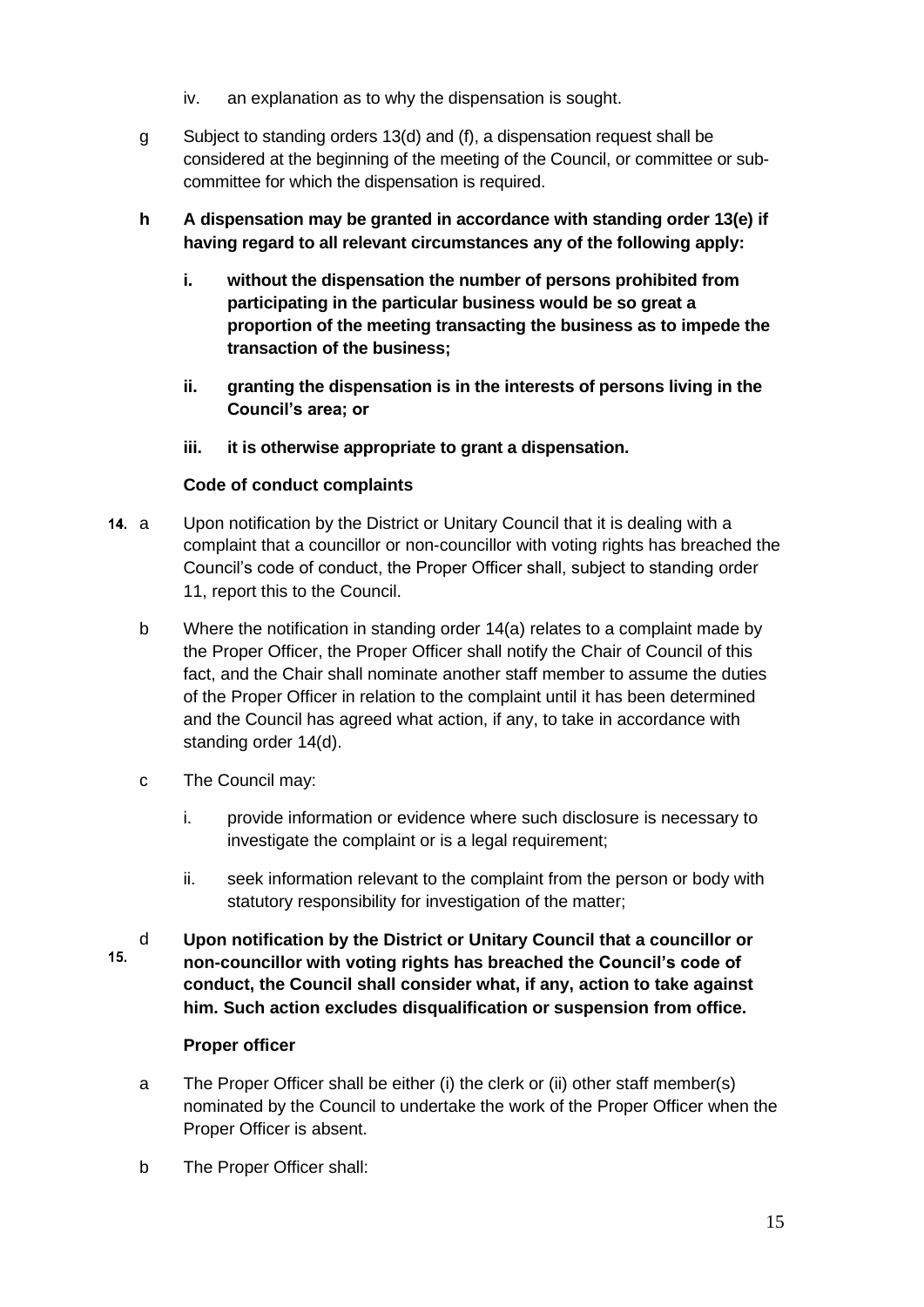- i. **at least three clear days before a meeting of the council, a committee** or a sub-committee**,**
	- **serve on councillors by delivery or post at their residences or by email authenticated in such manner as the Proper Officer thinks fit, a signed summons confirming the time, place and the agenda (provided the councillor has consented to service by email), and**
	- **Provide, in a conspicuous place, public notice of the time, place and agenda (provided that the public notice with agenda of an extraordinary meeting of the Council convened by councillors is signed by them).**

*See standing order 3(b) for the meaning of clear days for a meeting of a full council and standing order 3(c) for the meaning of clear days for a meeting of a committee;*

- ii. subject to standing order 9, include on the agenda all motions in the order received unless a councillor has given written notice at least three days before the meeting confirming his withdrawal of it;
- iii. **convene a meeting of the Council for the election of a new Chair of the Council, occasioned by a casual vacancy in his office;**
- iv. **facilitate inspection of the minute book by local government electors;**
- v. **receive and retain copies of byelaws made by other local authorities;**
- vi. hold acceptance of office forms from councillors;
- vii. hold a copy of every councillor's register of interests;
- viii. assist with responding to requests made under freedom of information legislation and rights exercisable under data protection legislation, in accordance with the Council's relevant policies and procedures;
- ix. liaise, as appropriate, with the Council's Data Protection Officer (if there is one);
- x. receive and send general correspondence and notices on behalf of the Council except where there is a resolution to the contrary;
- xi. assist in the organisation of, storage of, access to, security of and destruction of information held by the Council in paper and electronic form subject to the requirements of data protection and freedom of information legislation and other legitimate requirements (e.g. the Limitation Act 1980);
- xii. arrange for legal deeds to be executed; (*see also standing order 23);*
- xiii. arrange or manage the prompt authorisation, approval, and instruction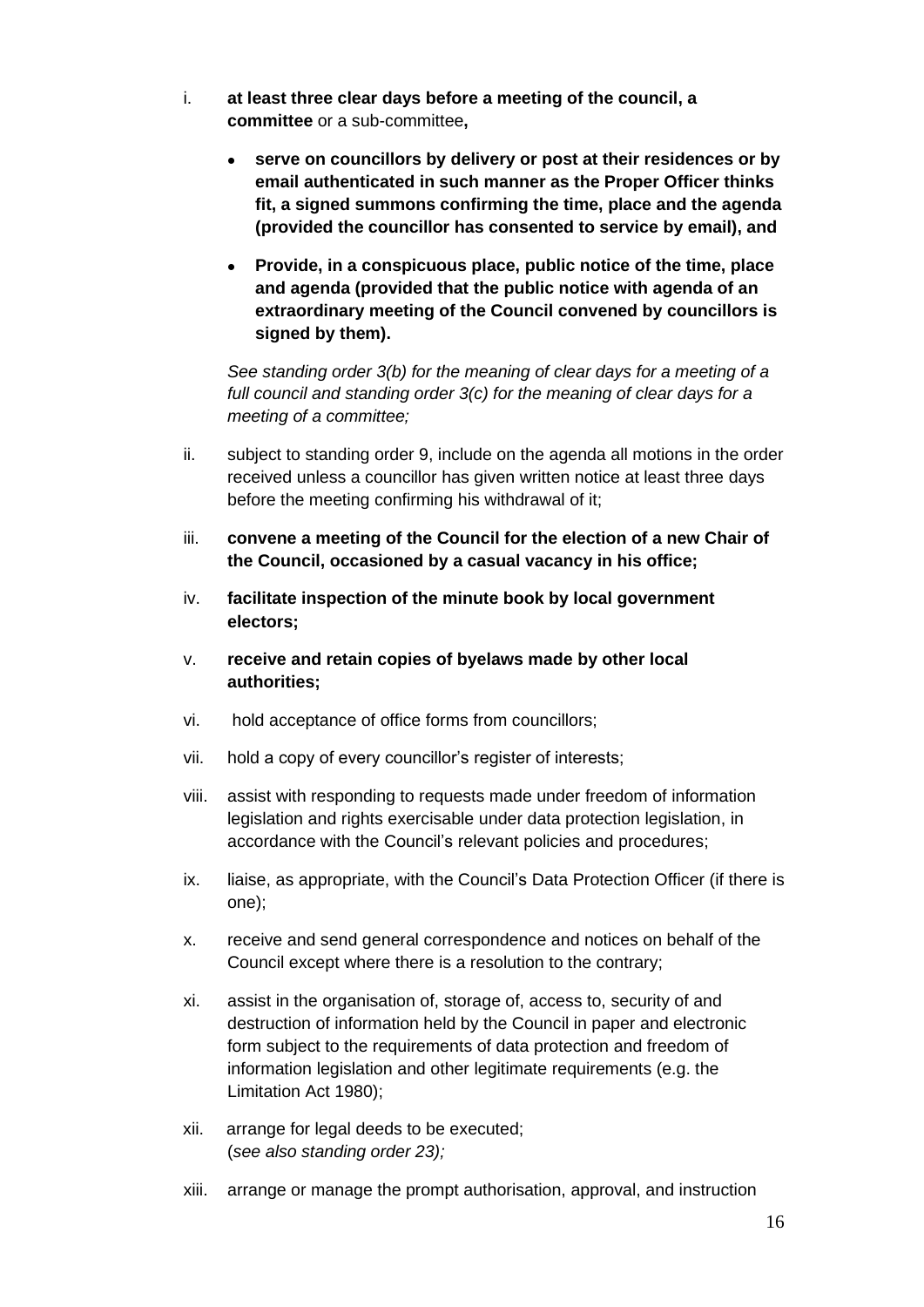regarding any payments to be made by the Council in accordance with its financial regulations;

- xiv. record every planning application notified to the Council and the Council's response to the local planning authority in a book for such purpose;
- xv. refer a planning application received by the Council to the Chair or in his absence the Vice-Chair (if there is one) of the Councilwithin two working days of receipt to facilitate an extraordinary meeting if the nature of a planning application requires consideration before the next ordinary meeting of the Council
- xvi. manage access to information about the Council via the publication scheme; and
- xvii. retain custody of the seal of the Council (if there is one) which shall not be used without a resolution to that effect. (s*ee also standing order 23).*

#### <span id="page-16-0"></span>**Responsible financial officer**

16. a The Council shall appoint appropriate staff member(s) to undertake the work of the Responsible Financial Officer when the Responsible Financial Officer is absent.

#### <span id="page-16-1"></span>**Accounts and accounting statements**  $17.$

- a "Proper practices" in standing orders refer to the most recent version of "Governance and Accountability for Local Councils – a Practitioners' Guide".
- b All payments by the Council shall be authorised, approved and paid in accordance with the law, proper practices and the Council's financial regulations.
- c The Responsible Financial Officer shall supply to each councillor as soon as practicable after 30 June, 30 September and 31 December in each year a statement to summarise:
	- i. the Council's receipts and payments (or income and expenditure) for each quarter;
	- ii. the Council's aggregate receipts and payments (or income and expenditure) for the year to date;
	- iii. the balances held at the end of the quarter being reported and

which includes a comparison with the budget for the financial year and highlights any actual or potential overspends.

- d As soon as possible after the financial year end at 31 March, the Responsible Financial Officer shall provide:
	- i. each councillor with a statement summarising the Council's receipts and payments (or income and expenditure) for the last quarter and the year to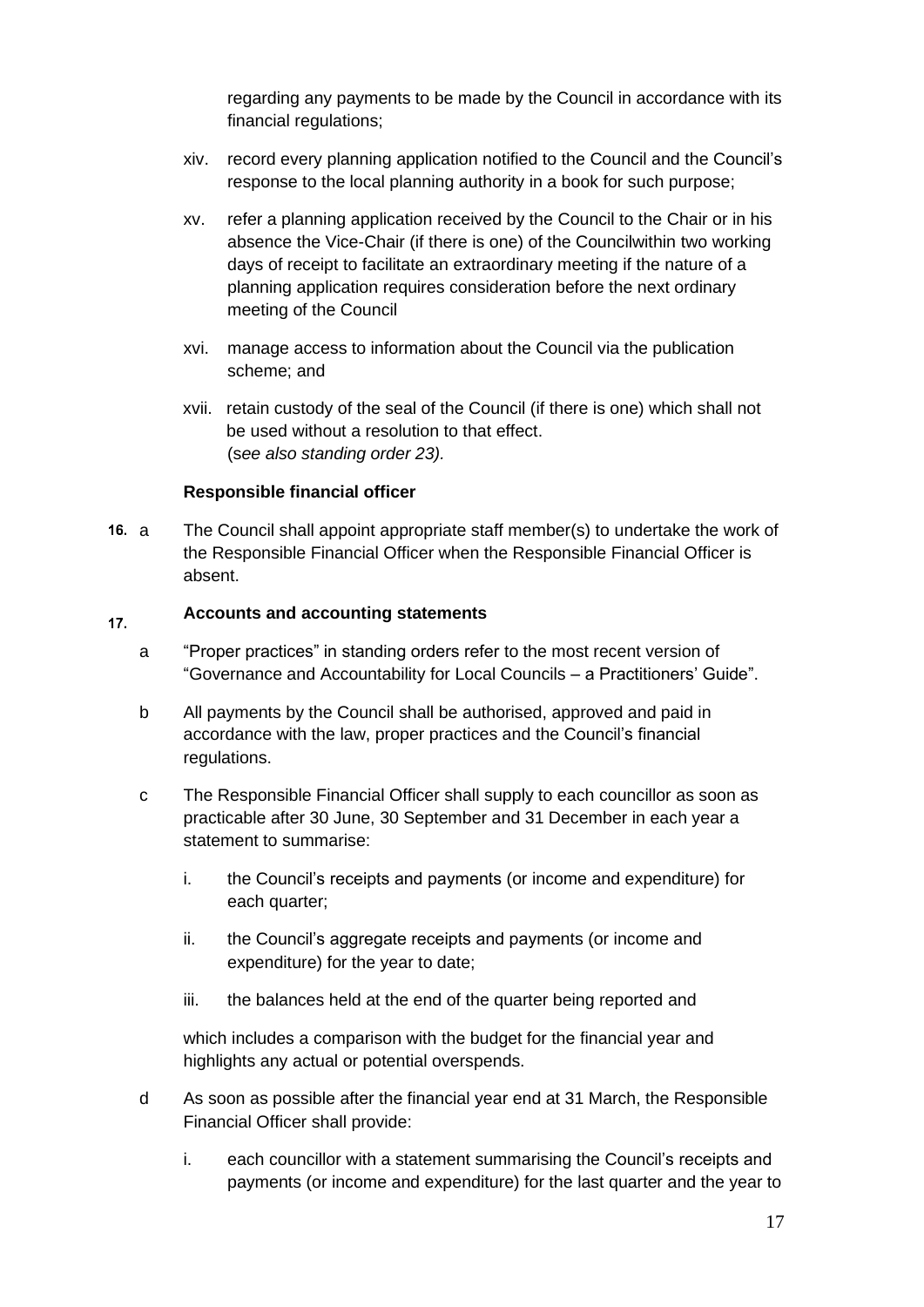date for information; and

- ii. to the Council the accounting statements for the year in the form of Section 2 of the annual governance and accountability return, as required by proper practices, for consideration and approval.
- e The year-end accounting statements shall be prepared in accordance with proper practices and apply the form of accounts determined by the Council (receipts and payments, or income and expenditure) for the year to 31 March. A completed draft annual governance and accountability return shall be presented to all councillors at least 14 days prior to anticipated approval by the Council. The annual governance and accountability return of the Council, which is subject to external audit, including the annual governance statement, shall be presented to the Council for consideration and formal approval before 30 June.

#### <span id="page-17-0"></span>**Financial controls and procurement**

- a. The Council shall consider and approve financial regulations drawn up by the 18. Responsible Financial Officer, which shall include detailed arrangements in respect of the following:
	- i. the keeping of accounting records and systems of internal controls;
	- ii. the assessment and management of financial risks faced by the Council;
	- iii. the work of the independent internal auditor in accordance with proper practices and the receipt of regular reports from the internal auditor, which shall be required at least annually;
	- iv. the inspection and copying by councillors and local electors of the Council's accounts and/or orders of payments; and
	- v. whether contracts with an estimated value below **£25,000** due to special circumstances are exempt from a tendering process or procurement exercise.
	- b. Financial regulations shall be reviewed regularly and at least annually for fitness of purpose.
	- c. **A public contract regulated by the Public Contracts Regulations 2015 with an estimated value in excess of £25,000 but less than the relevant thresholds referred to in standing order 18(f) is subject to the "light touch" arrangements under Regulations 109-114 of the Public Contracts Regulations 2015 unless it proposes to use an existing list of approved suppliers (framework agreement).**
	- d. Subject to additional requirements in the financial regulations of the Council, the tender process for contracts for the supply of goods, materials, services or the execution of works shall include, as a minimum, the following steps:
		- i. a specification for the goods, materials, services or the execution of works shall be drawn up;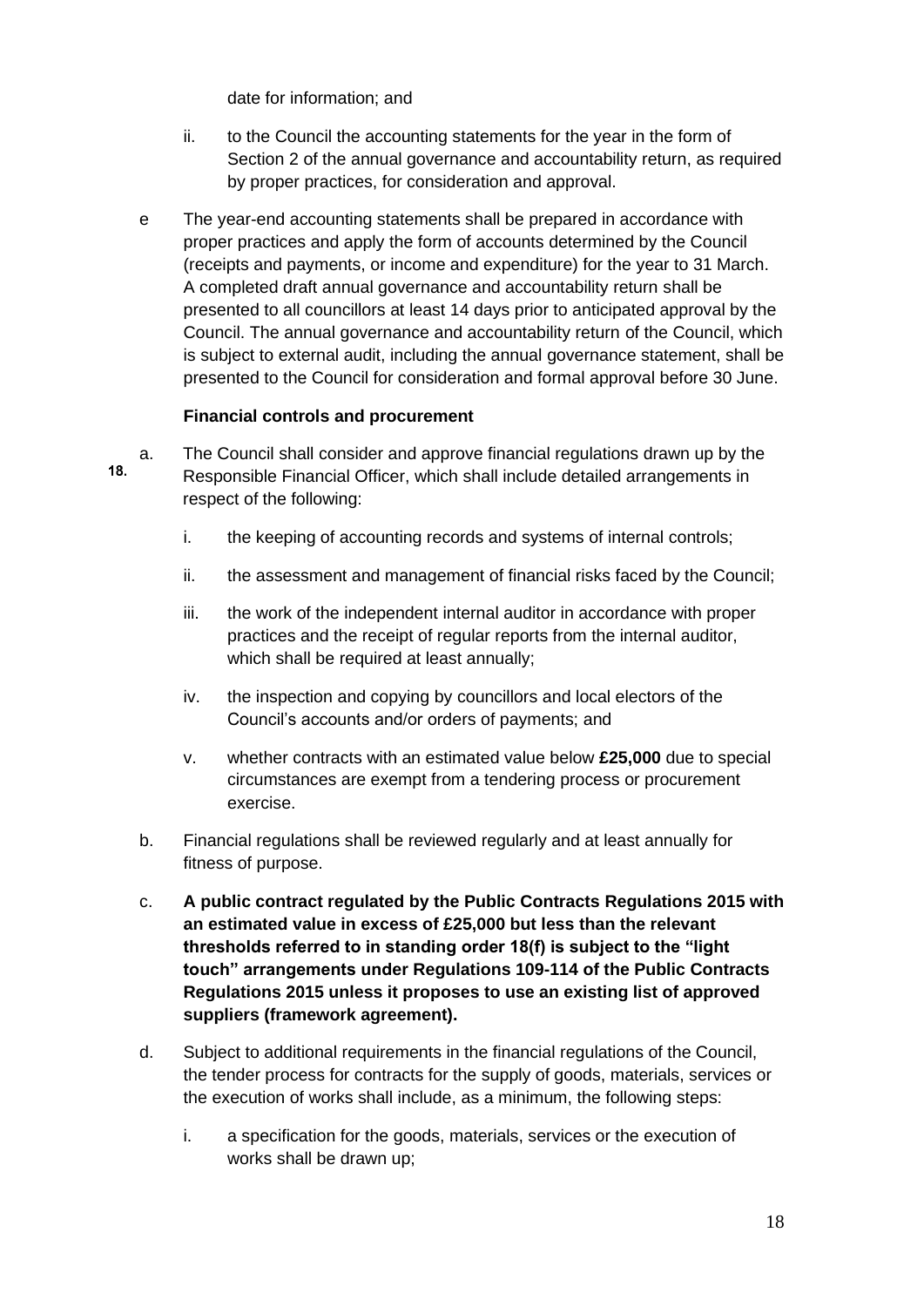- ii. an invitation to tender shall be drawn up to confirm (i) the Council's specification (ii) the time, date and address for the submission of tenders (iii) the date of the Council's written response to the tender and (iv) the prohibition on prospective contractors contacting councillors or staff to encourage or support their tender outside the prescribed process;
- iii. the invitation to tender shall be advertised in a local newspaper and in any other manner that is appropriate;
- iv. tenders are to be submitted in writing in a sealed marked envelope addressed to the Proper Officer;
- v. tenders shall be opened by the Proper Officer in the presence of at least one councillor after the deadline for submission of tenders has passed;
- vi. tenders are to be reported to and considered by the appropriate meeting of the Council or a committee or sub-committee with delegated responsibility.
- e. Neither the Council, nor a committee or a sub-committee with delegated responsibility for considering tenders, is bound to accept the lowest value tender.
	- f. **Where the value of a contract is likely to exceed the threshold specified by the Office of Government Commerce from time to time, the Council must consider whether the Public Contracts Regulations 2015 or the Utilities Contracts Regulations 2016 apply to the contract and, if either of those Regulations apply, the Council must comply with procurement rules. NALC's procurement guidance contains further details.**

#### <span id="page-18-0"></span>19.

#### **Handling staff matters**

- a A matter personal to a member of staff that is being considered by a meeting of the staffing committee is subject to standing order 11.
- b Subject to the Council's policy regarding absences from work, the Council's most senior member of staff shall notify the chair of the staffing committeeor, if he is not available, the vice-chair (if there is one) of the staffing committee of absence occasioned by illness or other reason and that person shall report such absence to the staffing committee at its next meeting.
- c The chair of the staffing committeeor in his absence, the vice-chair shall upon a resolution conduct a review of the performance and annual appraisal of the work of Clerk.The reviews and appraisal shall be reported in writing and are subject to approval by resolution by the staffing committee .
- d Subject to the Council's policy regarding the handling of grievance matters, the Council's most senior member of staff (or other members of staff) shall contact the chair of the staffing committeeor in his absence, the vice-chair of the staffing committee in respect of an informal or formal grievance matter, and this matter shall be reported back and progressed by resolution of the staffing committee.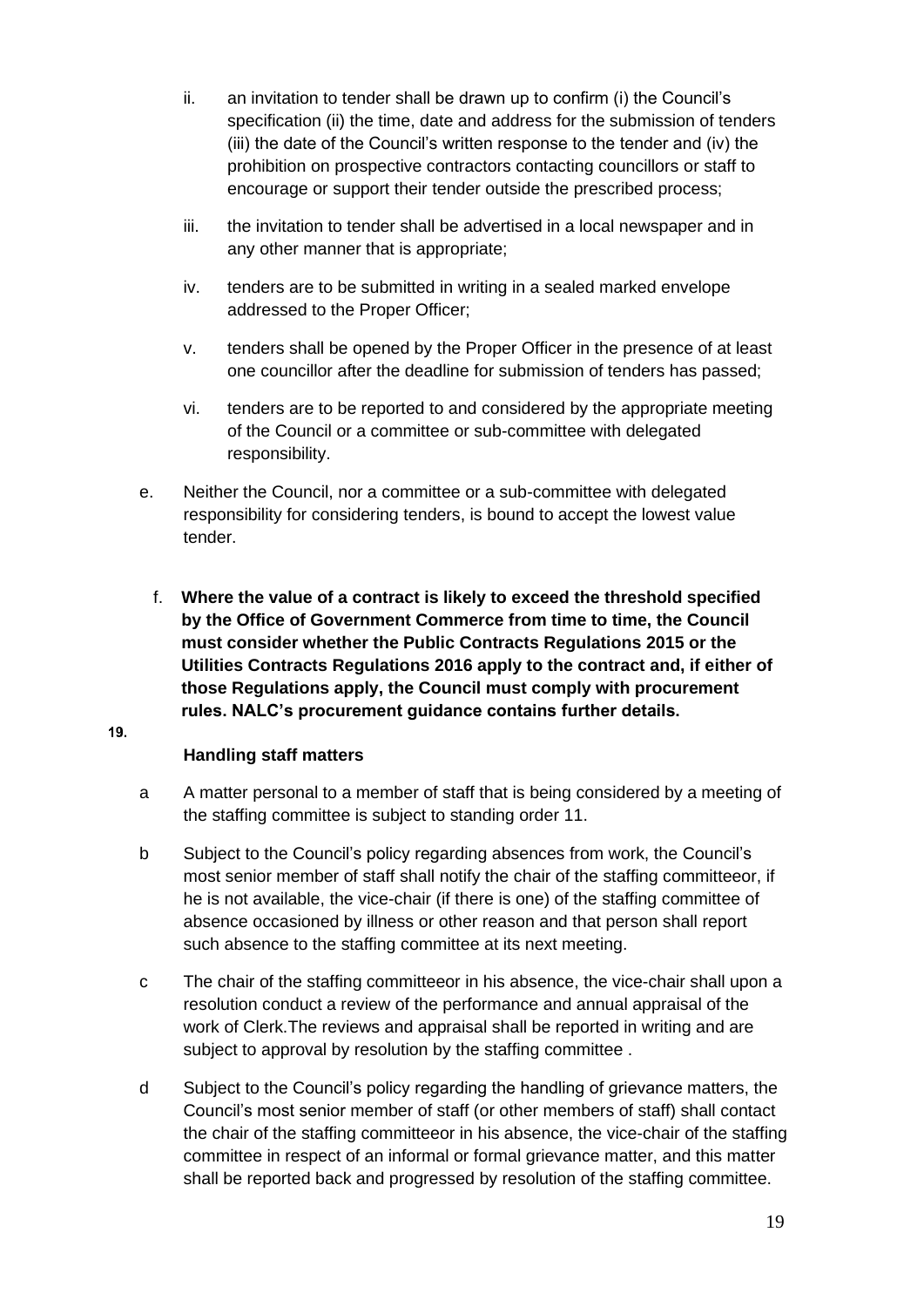- e Subject to the Council's policy regarding the handling of grievance matters, if an informal or formal grievance matter raised by the Clerk relates to the chair or vice-chair of the staffing committee, this shall be communicated to another member of the staffing committee, which shall be reported back and progressed by resolution of the staffing committee.
- f Any persons responsible for all or part of the management of staff shall treat as confidential the written records of all meetings relating to their performance, capabilities, grievance or disciplinary matters.
- g In accordance with standing order 11(a), persons with line management responsibilities shall have access to staff records referred to in standing order 19(f).

#### **Responsibilities to provide information**

<span id="page-19-0"></span>See also standing order 21.

- $20.$
- a **In accordance with freedom of information legislation, the Council shall publish information in accordance with its publication scheme and respond to requests for information held by the Council.**

#### **Responsibilities under data protection legislation**

<span id="page-19-1"></span> $21.$ 

Below is not an exclusive list. See also standing order 11.

- a The Council may appoint a Data Protection Officer.
- b **The Council shall have policies and procedures in place to respond to an individual exercising statutory rights concerning his personal data.**
- c **The Council shall have a written policy in place for responding to and managing a personal data breach.**
- d **The Council shall keep a record of all personal data breaches comprising the facts relating to the personal data breach, its effects and the remedial action taken.**
- e **The Council shall ensure that information communicated in its privacy**   $22.$ **notice(s) is in an easily accessible and available form and kept up to date.**
	- f **The Council shall maintain a written record of its processing activities.**

### <span id="page-19-2"></span>**Relations with the press/media**

23. a Requests from the press or other media for an oral or written comment or statement from the Council, its councillors or staff shall be handled in accordance with the Council's policy in respect of dealing with the press and/or other media.

### **Execution and sealing of legal deeds**

<span id="page-19-3"></span>See also standing orders 15(b)(xii) and (xvii).